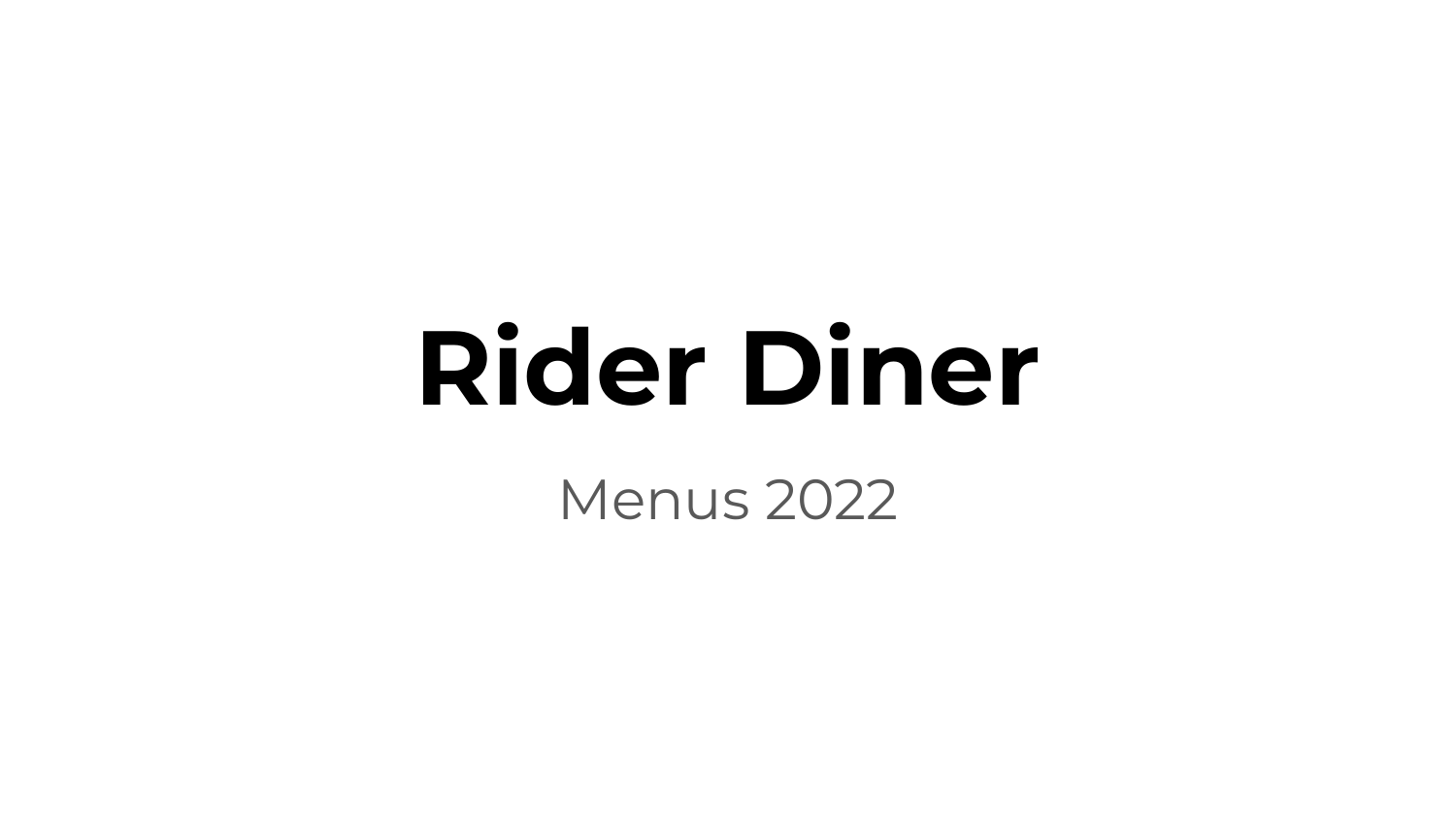

**Turkey & Cheddar** // 425cal *Oven Roasted Turkey, Sharp Cheddar Cheese, Cranberry Mayo*

**Ham & Swiss** // 500cal *Honey Roasted Ham, Baby Swiss Cheese, Dijon-aise*

**Club Sandwich** // 525cal *Honey Ham, Roasted Turkey, Applewood Bacon, Cheddar, Mayo*

**Sides**

**Pasta Salad 2.99 Power Slaw 2.99**

Menu or prices are subject to change without notice

#### **Sandwich (Served with Lettuce, Tomato & Onion)**

**5.75 Tuna Salad** // 395cal *Classic Wild Caught Tuna Salad, Spinach, American Cheese* **6.95**

**5.75 Spinach Caprese** // 375cal *Pesto Mayo, Fresh Mozzarella, Sliced Tomato, Spinach* **5.25 6.95**

**6.75 Roast Beef** // 490cal *Slow Cooked Roast Beef, Boar's Head Provolone Cheese, Creamy Horseradish*

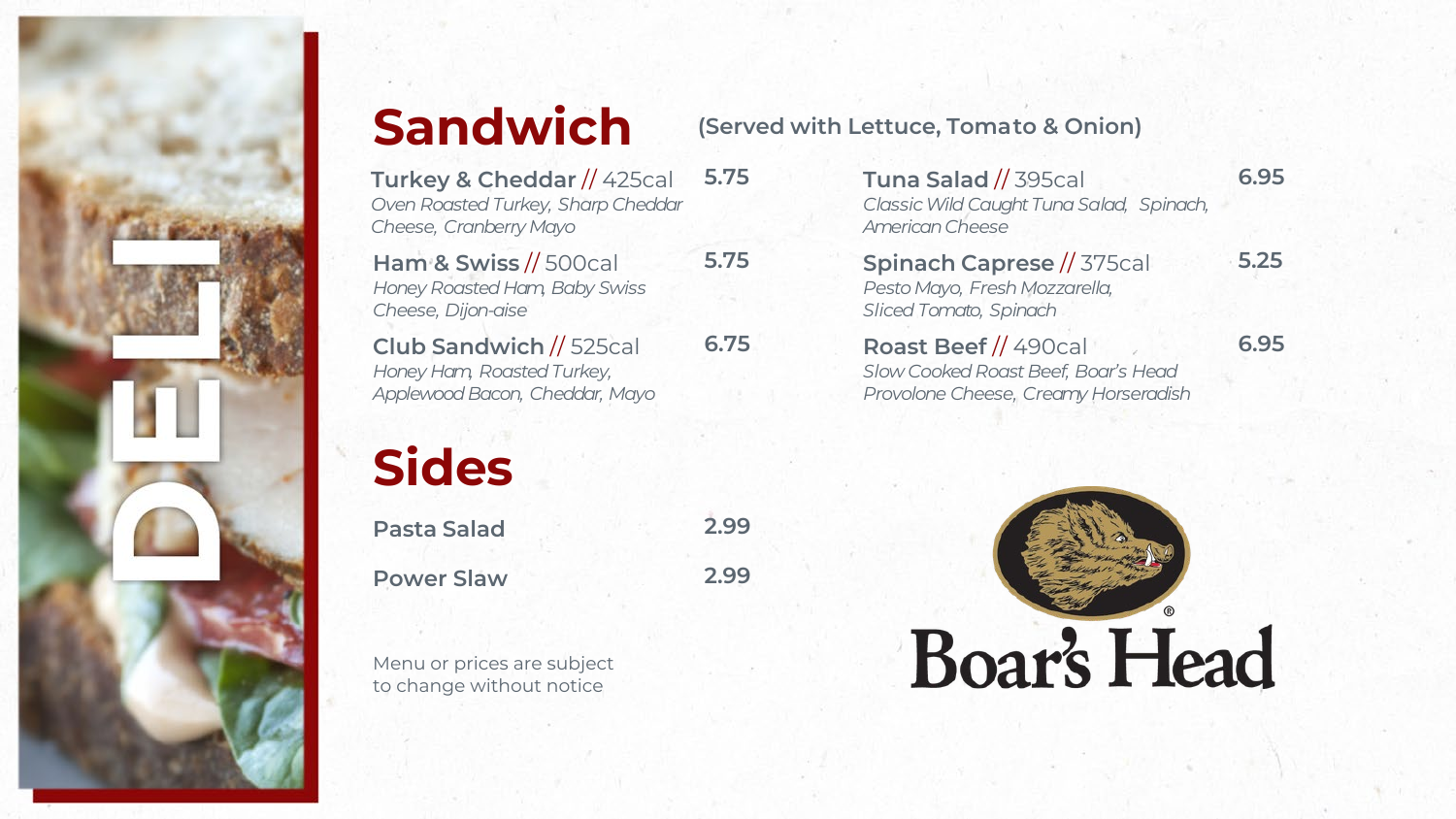

| <b>Entrees</b>                                                             | <b>Slice/Whole</b> |                                      | <b>Slice/Whole</b> |
|----------------------------------------------------------------------------|--------------------|--------------------------------------|--------------------|
| Cheese $//$ 360cal                                                         | 2.59/7.99          | Pepperoni // 450cal                  | 3.09/9.59          |
| Sausage // 470cal                                                          | 3.09/9.59          | Veggie // 385cal                     | 3.09/9.59          |
| White Chicken // 405cal<br>Alfredo, Grilled Chicken,<br>Mozzarella, Tomato | 3.09/9.59          | Hawaiin// 455cal                     | 3.09/9.59          |
| <b>Sides</b>                                                               |                    |                                      |                    |
| <b>Penne Marinara</b>                                                      | 2.99               | <b>Garlic Toast (2)</b>              | 1.59               |
| <b>Penne Alfredo</b>                                                       | 2.99               | <b>Cheesy Garlic Bread // 302cal</b> | 2.59               |
|                                                                            |                    |                                      |                    |

Menu or prices are subject to change without notice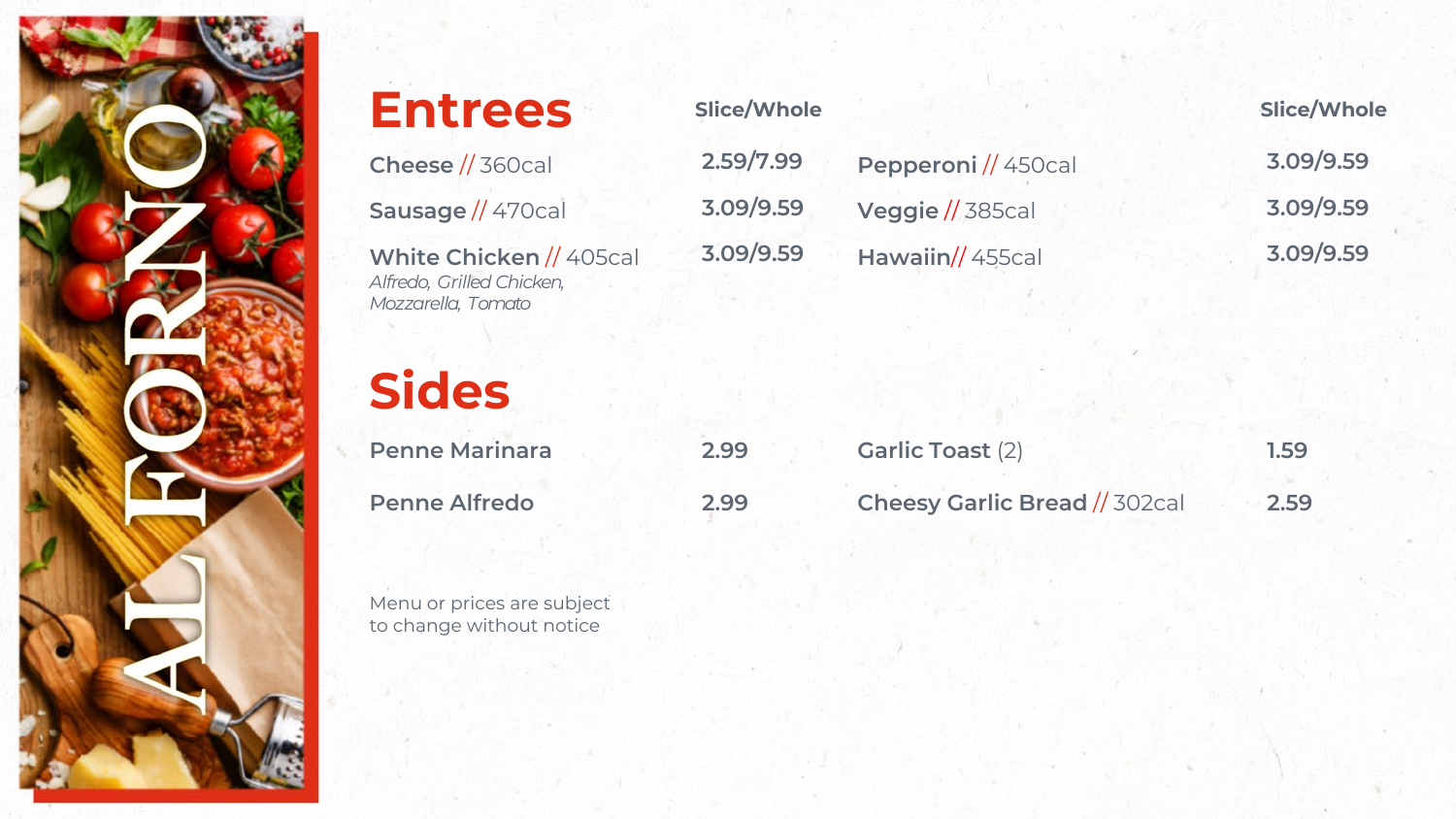

### **From the Grill**

**French Toast (2)** // 748cal *2 Slices of Thick Cut Texas Toast, Cinnamon, Maple Syrup*

**2.99**

**Breakfast Sandwich** // 525cal *Ham -or- Sausage -or- Bacon, Fried Egg, American Cheese ON A BUN No Meat \$2.79*

**Breakfast Burrito** // 425cal *Flour Tortilla, Potato, Scrambled Egg, Cheddar Jack Cheese, Pico de Gallo Bacon -or- Chorizo -or- Sausage -or- Veggie SAME PRICE!!*

**Sides**

to change without notice

| Breakfast Potatoes // 294cal  | .79  |                             |      |
|-------------------------------|------|-----------------------------|------|
| Eggs to Order $(2)$ // 215cal | 2.09 | Tater Tots // 175cal        | 1.79 |
| Sausage $(2)$ // 300cal       | 2.29 | Bacon (3 slices) // 129 cal | 1.99 |
| Menu or prices are subject    |      |                             |      |

**Buttermilk Pancake (2)** // 630cal *2 Fluffy Buttermilk Pancakes, Whipped Butter, Maple Syrup* **2.79**

**3.59 Breakfast Quesadilla** // 550cal *12" Flour Tortilla, Cheddar & Monterey Jack Cheese, Scrambled Eggs, Fiesta Pico de Gallo, Potato Puffs*

**4.99 Denver Scramble** // 390cal *3 Eggs, Diced Bell Peppers, Diced Ham, Diced Onion and Shredded Jack Cheese* **4.99**

**4.59**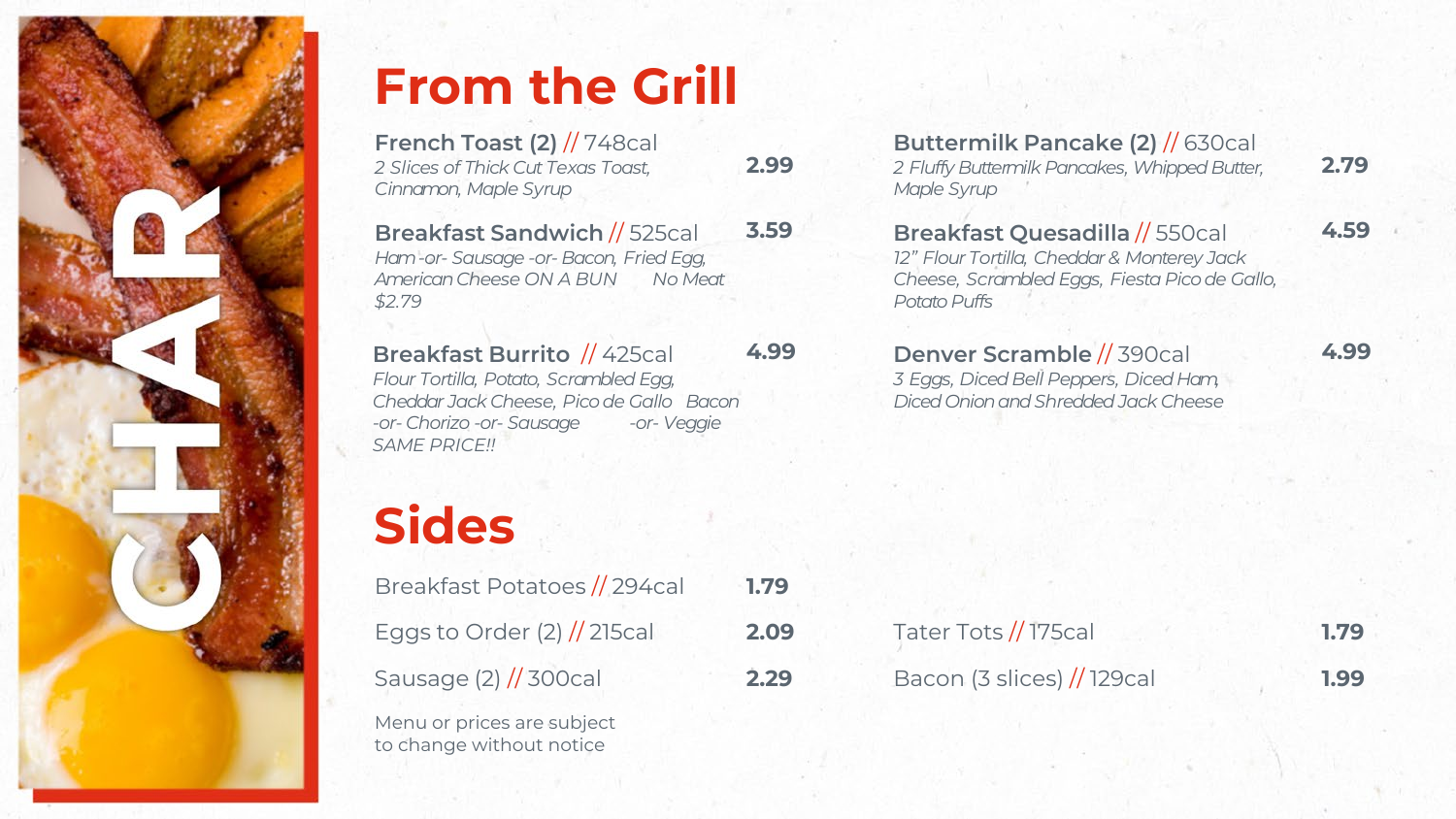

### **From the Grill**

| Beef Hot Dog // 505cal                                              | 2.59 |  |
|---------------------------------------------------------------------|------|--|
| Grilled Cheese // 420cal<br>Thick Cut Texas Toast, American, Cheese | 3.25 |  |
|                                                                     |      |  |

**The Burger** // 425+cal *¼# Beef Patty, Free toppings (Cheese, Bacon, Mushrooms, Grilled Onion)*

**Breakfast Sandwich** // 525cal *Ham -or- Sausage -or- Bacon, Fried Egg, American Cheese on a Bun*

**Sides**

French Fries // 531cal **1.99** Curly Fries // 555cal **2.39**

**3.25 Quesadilla** // 550cal

*Cheese* 

**3.75**

*12" Flour Tortilla, Cheddar & Monterey Jack Chicken \$4.59*

**5.75 Chicken Tenders** // 675cal *3 Crispy Southern Fried 100% Breast Meat Chicken Tenders*  **3.99**

**3.75 French Dip** // 490cal *Slow Cooked Roast Beef, Boar's Head Provolone Cheese, Warm Au Jus* **6.95**

Menu or prices are subject to change without notice